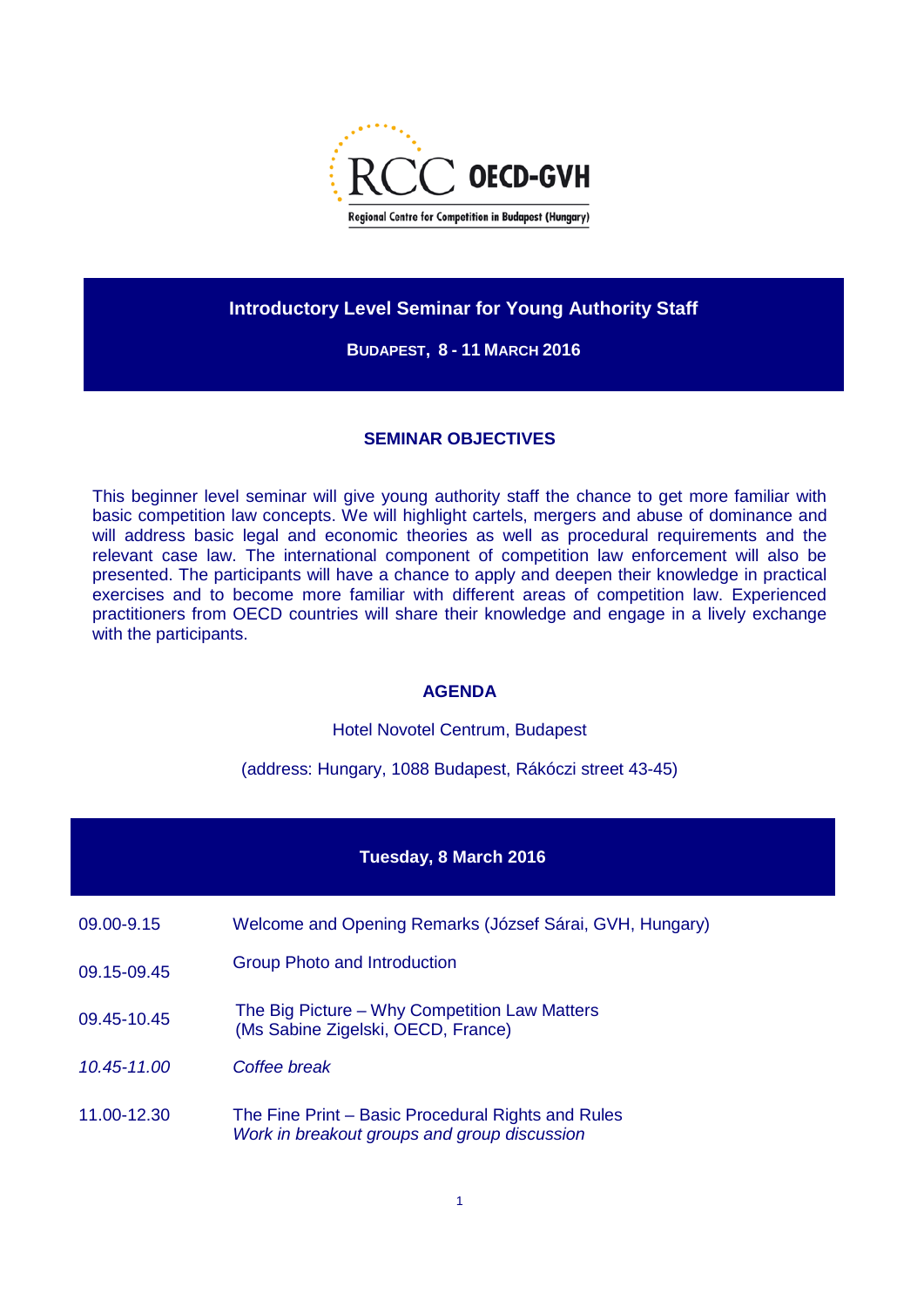| $12.30 - 14.00$ | Lunch                                                                                                                   |
|-----------------|-------------------------------------------------------------------------------------------------------------------------|
| 14.00-15.00     | <b>Exercise in Market Definition</b><br>Work in breakout groups                                                         |
| 15.00-15.15     | Coffee break                                                                                                            |
| 15.15-16.30     | Markets: Market Definition and Market Power<br>(Ms Barbara R. Blank, FTC, USA)                                          |
| 16.30-17.00     | Overview of EU Case Law on Market Definition/Market Power<br>(Mr Vivien Terrien, Court of Justice of the EU, Luxemburg) |
| 18:30 -         | Welcome dinner - meeting at the hotel reception                                                                         |

## **Wednesday, 9 March 2016**

- 09.30-11.30 Merger Control (Mr Renato Ferrandi, AGCM, Italy)
- *app.10.30-10.45 Coffee break*
- 11.30-12.30 EU Case Law on Dominance, Unilateral and Co-ordinated Effects in Merger Cases (Mr Vivien Terrien, Court of Justice of the EU, Luxemburg)
- *12.30-14.00 Lunch*
- 14.00-15.15 Hypothetical Case: A Merger Investigation *Work in breakout groups*
- *15.15-15.30 Coffee break*
- 15.30-17.00 Merger Investigations Quick & Dirty (Ms Sabine Zigelski, OECD, France)
- 19.00 21.00 Dinner in the hotel's restaurant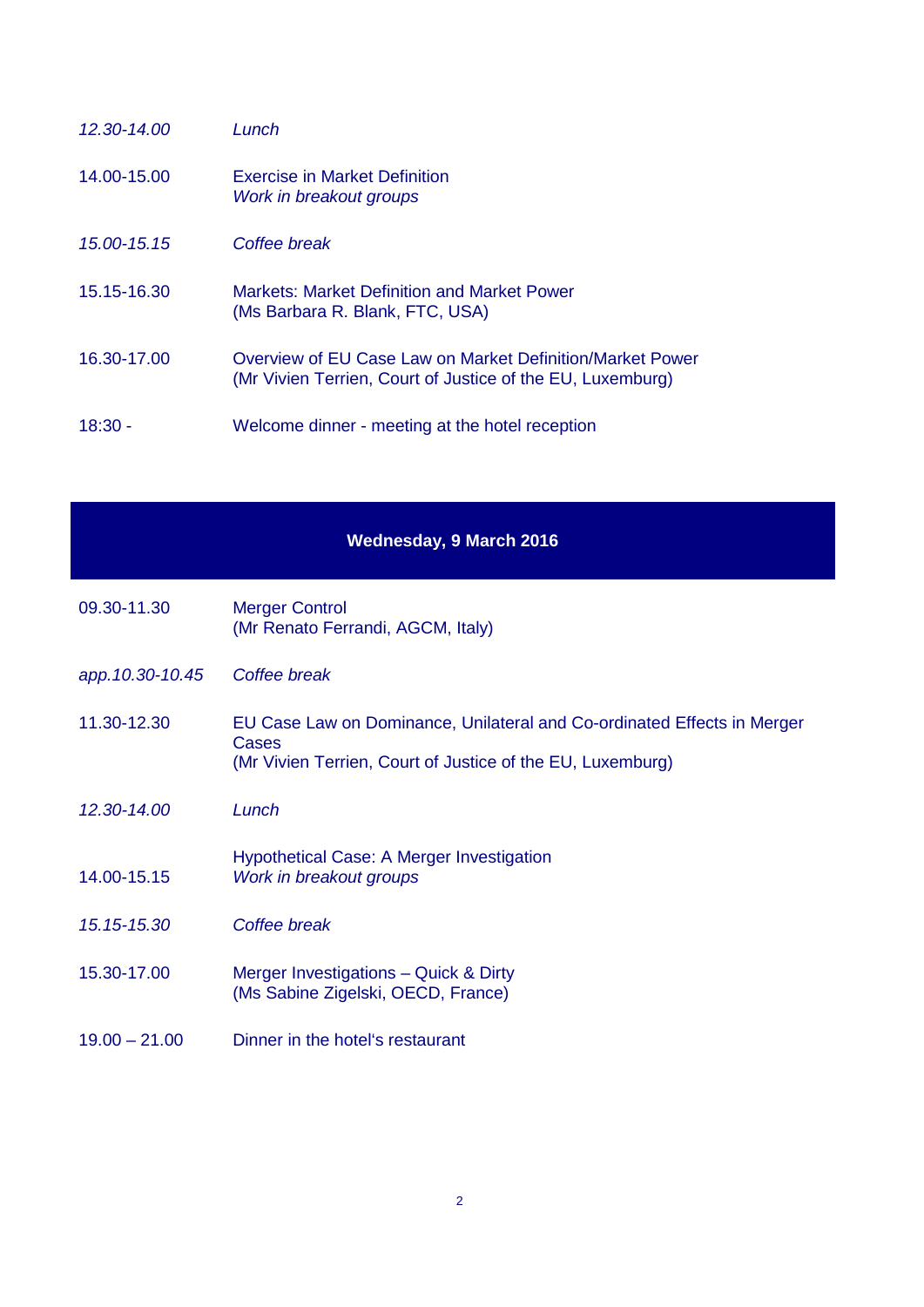# **Thursday, 10 March 2016**

| 09.00-10.15 | <b>Hypothetical Case: Abuse of Dominance</b><br>Work in breakout groups                        |
|-------------|------------------------------------------------------------------------------------------------|
| 10.15-10.30 | Coffee break                                                                                   |
| 10.30-12.00 | Dominance: Monopolies and the Abuse of Dominance<br>(Ms Barbara R. Blank, FTC, USA)            |
| 12.00-13.30 | Lunch                                                                                          |
| 13.30-14.15 | EU Case Law on Abusive Practices<br>(Mr Vivien Terrien, Court of Justice of the EU, Luxemburg) |
| 14.15-15.00 | <b>Vertical Restraints on Competition</b><br>(Mr Botond Horváth, GVH, Hungary)                 |
| 15.00-15.15 | Coffee break                                                                                   |
| 15.15-16.00 | Two Digital Cases: "Booking" and "E-Book"<br>(Mr Renato Ferrandi, AGCM, Italy)                 |
| 17.00       | Meeting at the hotel reception – SOCIAL ACTIVITY                                               |

# **Friday, 11 March 2016**

- 9.30-10.15 Horizontal Restraints on Competition (Mr Botond Horváth, GVH, Hungary)
- 10.15-11.15 Horizontal Hard-Core Cartels (Mr Renato Ferrandi, AGCM, Italy)
- *11.15-11.30 Coffee break*
- 11.30-12.45 International Co-operation in Competition Cases (Ms Sabine Zigelski, OECD)